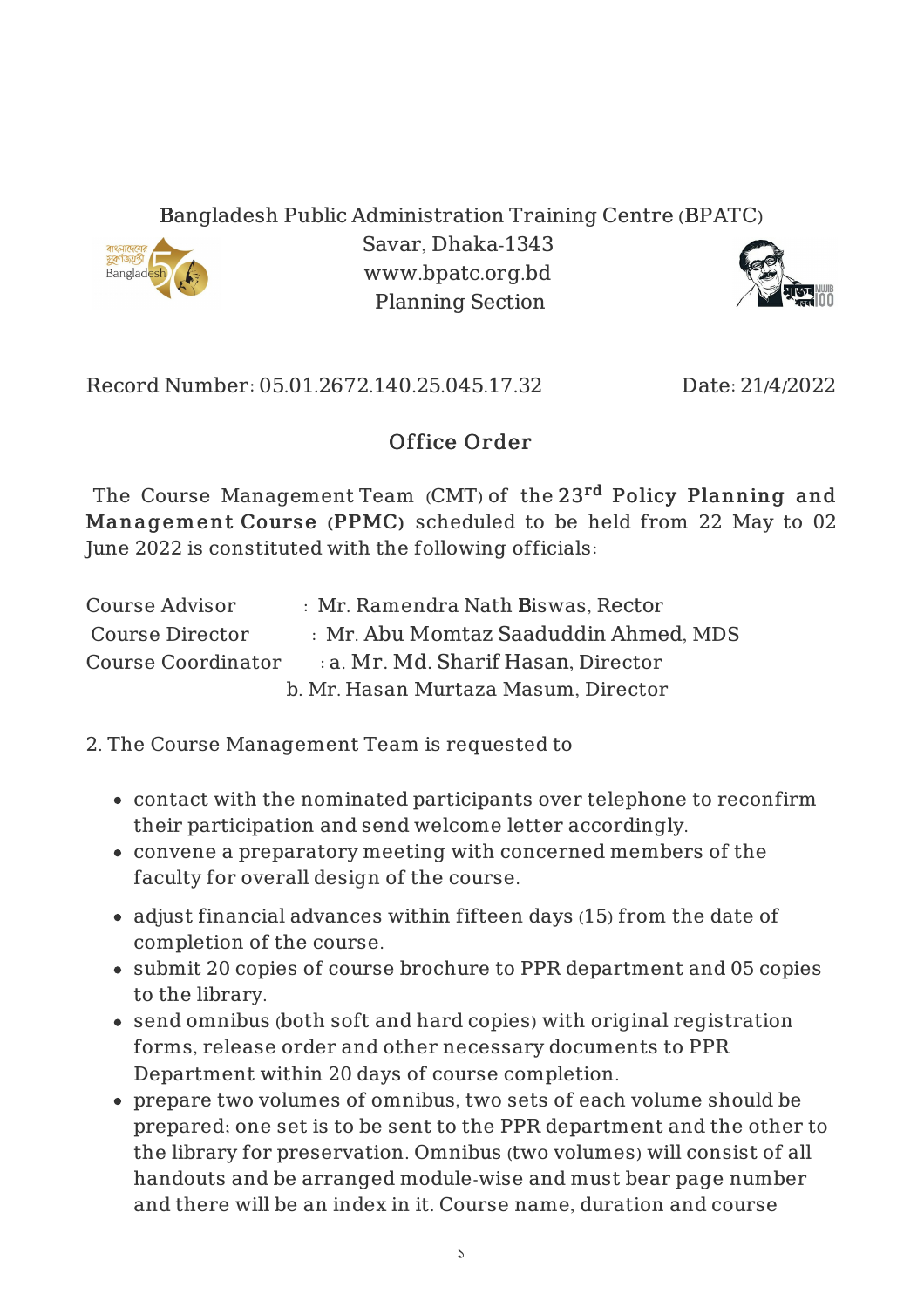management are to be mentioned in a separate top-page. Moreover, a profile of guest speakers is to be added in a separate page.

- send pen picture of the participants of the course to the Evaluation department within 07 working days of completion of the course.
- The course management team will send a list of the participants to the Ministry of Public Administration (MOPA) and PPR department of BPATC at the first day of the course.
- The course management team will send a copy of the release order to the Ministry of Public Administration (MOPA) and PPR department of BPATC at the closing day of the course.
- send participant's essential information, documents required for the Foreign Exposure Visit (FEV) during the course.
- send soft copies of relevant papers to the programmer to publish in the BPATC's website, and Deputy Director (MIS) to archive in the erepository.
- 3. The course should be run as per the standard norms of the Centre.
- 4. The order is issued with the prior approval of the competent authority.

21-04-2022

Alina Aktar Deputy Director (PPR) Phone: 02224442080-86 Fax: 02224445029 Email: ppr.bpatc@gmail.com

Record Number:

Date: 21/4/2022

05.01.2672.140.25.045.17.32/1(91)

Copy for kind information and necessary action (not as per seniority):

1) Faculty (All), BPATC, Savar, Dhaka

2) P. S. to Rector, BPATC, Savar, Dhaka (for kind information of the Rector)

3) Programmer, BPATC, Savar, Dhaka (with the request to publish this Office Order on BPATC's website)

21-04-2022

Alina Aktar